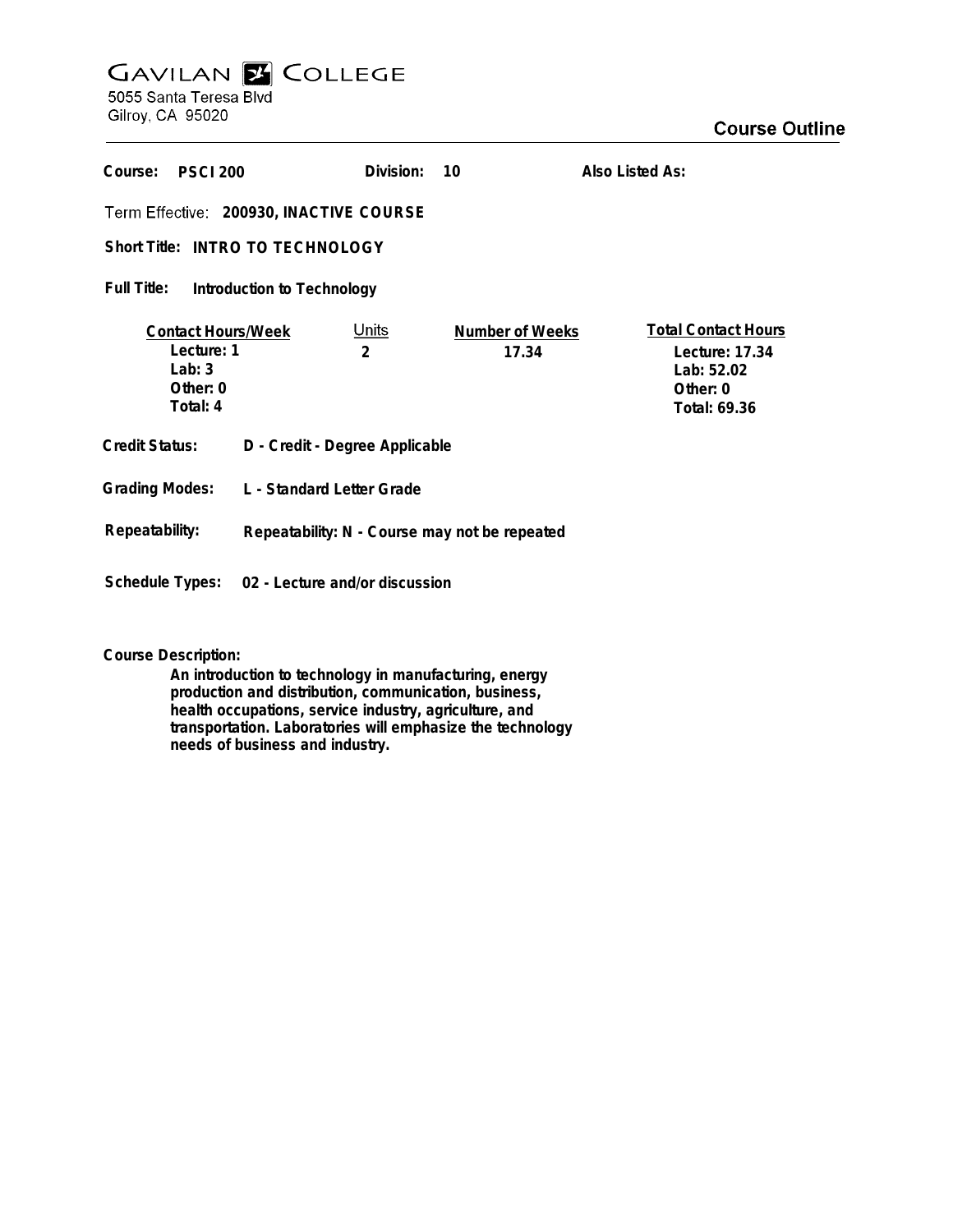**Associate Degree: CSU GE: IGETC: CSU TRANSFER: Not Transferable UC TRANSFER: Not Transferable PREREQUISITES: COREQUISITES: STUDENT LEARNING OUTCOMES: 1. Assess the impact of technology on society and the environment. 2. Develop an appreciation for own interests and skills in the areas of technology discussed. 3. Gain ability to solve problems involving technology in the work place. 4. Work as part of a team. 5. Use measurement instruments common to science, business, and industry. TOPICS AND SCOPE: Inactive Course: 12/08/2008** Module 1: Introduction to Technology **6 Labs 1 & 2: Measurements and Instrumentation 3-4 2 Module 2: Introduction to Communication 6 Labs 3 & 4: Computers as a Communication Link; Report Presentation. 5-6 2 Module 3: Introduction to Manufacturing 6 Labs 5 & 6: Design and build a working copy of a common small device (e.g. electric motor, CO2 powered car, tool, etc.)** Module 4: Introduction to Energy, Power and **Transportation. 6 Labs 7 & 8: Design and execute a transportation system to visit Gilroy Foods cogeneration facility.** Module 5: Introduction to Agriculture and Agri**business. 6 Labs 9 & 10 Plant Growth. Site visit to seed company. Module 6: Introduction to Health Occupations. 6 Labs 11 & 12: Science, Technology and Business in the Health Occupations. 13-14 2 Module 7: Introduction to Business and Information Management. 6 Labs 13 & 14: Product Marketing and Sales. 15-16 2 Module 8: Personal Assessment. 6 Labs 15 & 16: Develop a Career/Education Plan. 17 8 Report Presentation. Out-of-class assignments will include homework problems, readings and reports that will exceed 2 hours per lecture unit granted. COURSE OBJECTIVES: At the conclusion of this course the student will be able to**

**ARTICULATION and CERTIFICATE INFORMATION**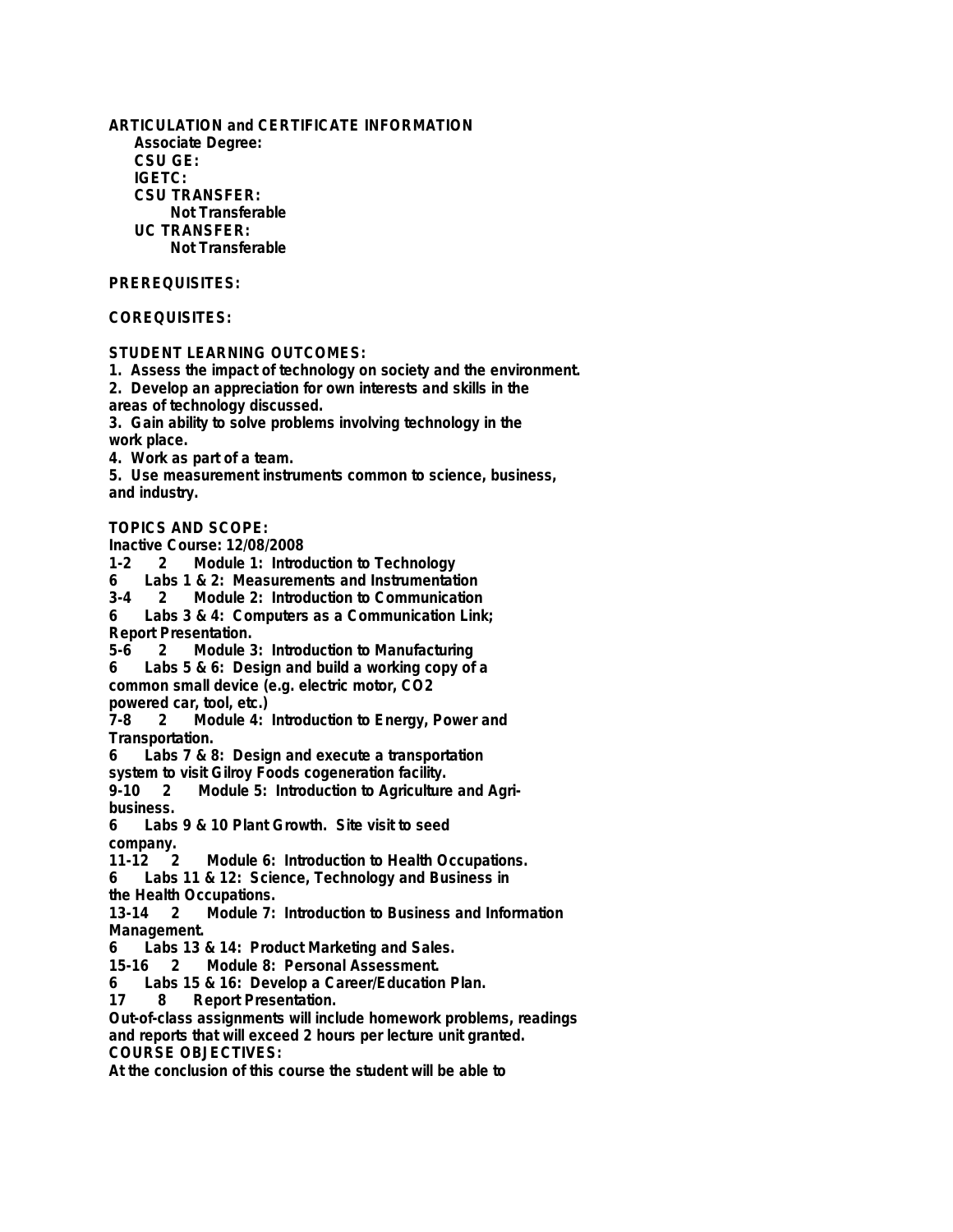**understand and use the following:**

**1. Discuss the role of technology in business and industry. Discuss the interrelationships between technology, society and the environment.**

**2. Be able to measure and record data using basic instruments such as rulers, meter sticks, micrometers, calipers, digital multimeters and oscilloscopes.**

**3. Gain familiarity with the team concept of project completion, conflict resolution, and the oral and written communication of project status and results.**

**4. Understand responsibilities of being a team member. Be able to communicate effectively the results of a project. Discuss the use on computers in business and industry.**

**5. Demonstrate understanding of quality management methods. Discuss budget concerns of design and manufacture process.**

**6. Discuss the conversion of energy into power. Discuss the transmission, storage and distribution of power. Compare and contrast various transportation systems and discuss their feasibility based upon needs of the population.**

**7. Discuss energy production and transmillion. Discuss environmental impact of various transportation methods and methods of energy production. Present transportation plan.**

**8. Discuss biotechnology (e.g. chemicals, heavy equipment, irrigation, etc.) Discuss the environmental concerns related to**

**modern farming methods. Compare and contrast production methods. 9. Discuss parameters controlling yield of harvest. Discuss role**

**of technology in development and marketing seeds.**

**10. Discuss the opportunities available in the health occupations. Discuss the role of business and technology in the health industry.**

**11. Discuss human body as a machine (e.g. blood pressure, pulse, muscle forces, electrical signals). Discuss use of instruments and their development (e.g. stethoscopes, blood pressure cuffs, ultrasound, EKG, etc.). Discuss impact of business and government in health care delivery.**

**12. Discuss the opportunities available in the business occupations. Discuss the development of small businesses. Discuss the impact of decisions on financial stability. Compare and contrast information management systems.**

**13. Discuss the feasability and strategy for producing and marketing a product.**

**14. Assess goals within the introductory framework presented in modules 1-7.**

**15. Compare and contrast goals with existing skills and background. Prepare an outline for completing coursework to achieve goals.**

**METHODS OF INSTRUCTION:**

**Lecture/discussion. Site visits to businesses. Guest Lecturers. Laboratories will emphasize applications of technology, team work and problem solving.**

**REPRESENTATIVE TEXTBOOKS: To be selected.**

**SUPPLEMENTAL DATA:**